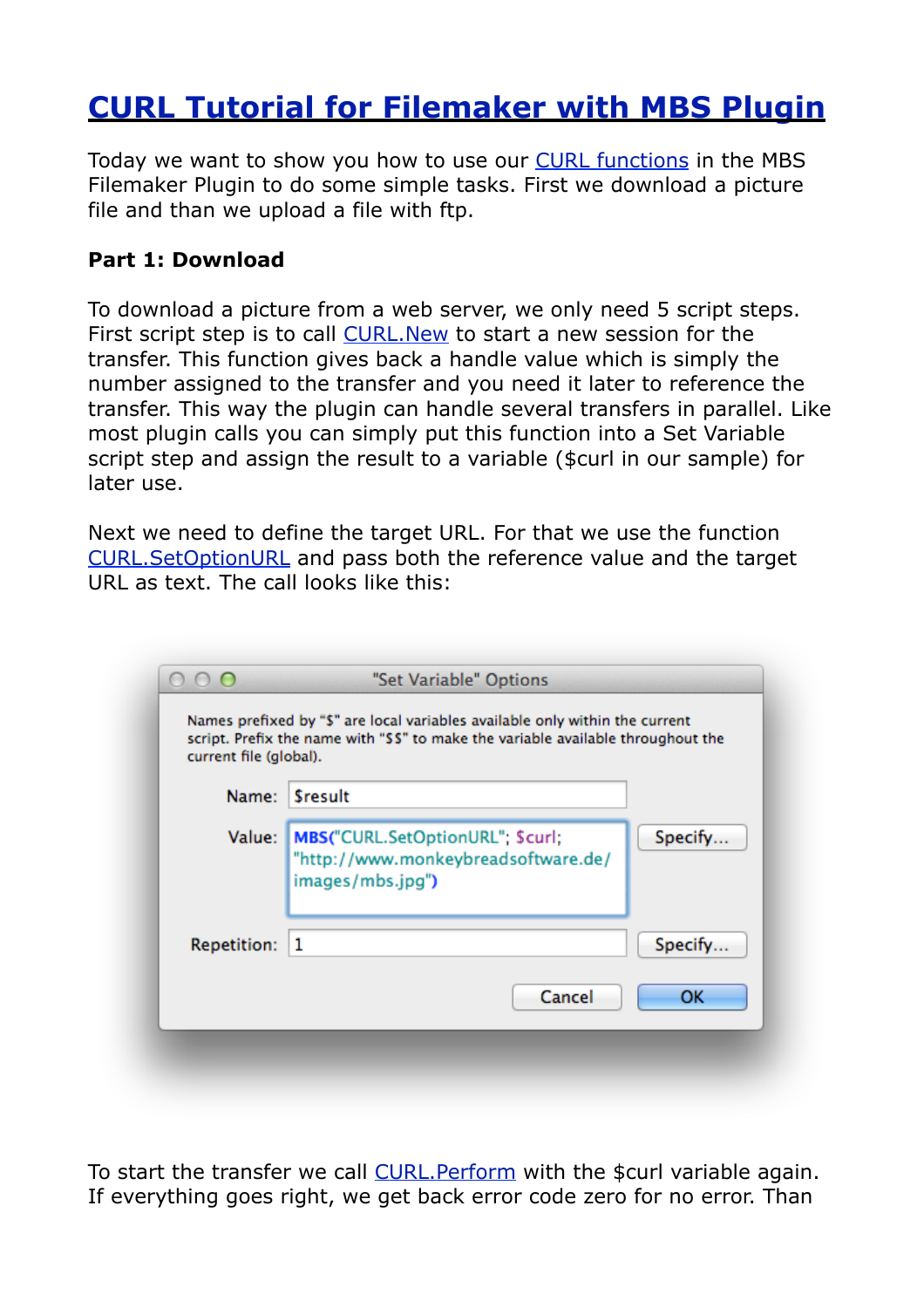we can call [CURL.GetResultAsJPEG](http://www.mbsplugins.eu/CURLGetResultAsJPEG.shtml) to get the jpeg image as a container value to be assigned to a container field. As the last step we call [CURL.Cleanup](http://www.mbsplugins.eu/CURLCleanup.shtml) to end the session. As you see we always pass \$curl, the reference value from the first call to CURL.New each time. The complete script looks like this:

| all by category<br>View:                                                                                                                                                                                                                                                                                                            | Script Name: Download<br>$\div$                                                                                                                                                                                                                                                                                                                                                                    |
|-------------------------------------------------------------------------------------------------------------------------------------------------------------------------------------------------------------------------------------------------------------------------------------------------------------------------------------|----------------------------------------------------------------------------------------------------------------------------------------------------------------------------------------------------------------------------------------------------------------------------------------------------------------------------------------------------------------------------------------------------|
| <b>Control</b><br><b>Perform Script</b><br>Pause/Resume Script<br><b>Exit Script</b><br><b>Halt Script</b><br>١f<br>Else If<br>Else<br>End If<br>Loop<br><b>Exit Loop If</b><br><b>End Loop</b><br><b>Allow User Abort</b><br><b>Set Error Capture</b><br><b>Set Variable</b><br><b>Install OnTimer Script</b><br><b>Navigation</b> | Set Variable [\$curl; Value:MBS("CURL.New")]<br>Set Variable [\$result; Value:MBS("CURL.SetOptionURL"; \$curl; "http://www.monkeybreadsoftware.de/images/mbs.jpg")]<br>Set Field [CURL Test::Result; MBS("CURL.Perform"; \$curl)]<br>Set Field [CURL Test::Image; MBS("CURL.GetResultAsJPEG"; \$curl)]<br>Set Variable [\$result; Value:MBS("CURL.Cleanup"; \$curl)]<br><b>Script Step Options</b> |
| <b>Go to Layout</b><br>Go to Record/Request/Page<br>Go to Related Record<br><b>Go to Portal Row</b>                                                                                                                                                                                                                                 |                                                                                                                                                                                                                                                                                                                                                                                                    |
| <b>Show Compatibility</b>                                                                                                                                                                                                                                                                                                           | Enable<br><b>Duplicate</b><br>Clear                                                                                                                                                                                                                                                                                                                                                                |
| <b>Desktop</b>                                                                                                                                                                                                                                                                                                                      | Run script with full access privileges<br>$\div$                                                                                                                                                                                                                                                                                                                                                   |

When you try it, you'll notice that the plugin blocks Filemaker for a second to do the transfer. You can read about

[CURL.PerformInBackground](http://www.mbsplugins.eu/CURLPerformInBackground.shtml) if you like to keep the download running in background. Also the MBS Plugin has functions to show [aprogress bar](http://www.mbsplugins.eu/component_ProgressDialog.shtml) while downloading.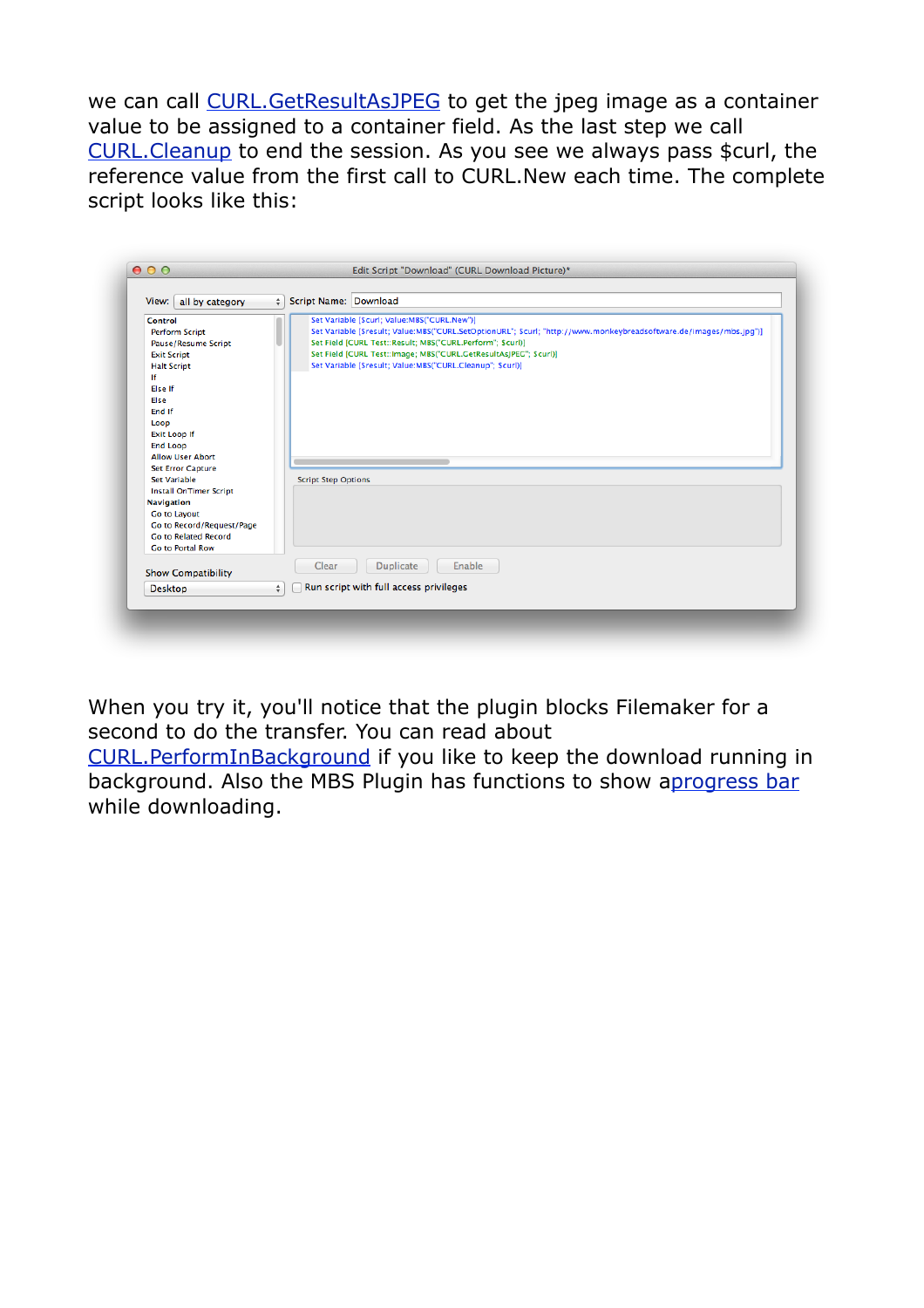## **Part 2: Upload**

The upload example will be a little bit longer as we use more plugin functions and we want to have debug output for seeing what the problems are. Especially with FTP uploads it is good to see the log as the FTP servers may respond with some error like an unknown user account or wrong password.

We start with [CURL.New](http://www.mbsplugins.eu/CURLNew.shtml) again to start a new curl session. Than we set the URL with CURL. Set OptionURL for the upload. In our example this URL looks like this: "ftp://monkeybreadsoftware.de/folder/test.jpg". As you see we pass the complete URL to the file we want to upload including the path.

Next we set credentials. For that we call [CURL.SetOptionPassword](http://www.mbsplugins.eu/CURLSetOptionPassword.shtml) and [CURL.SetOptionUsername](http://www.mbsplugins.eu/CURLSetOptionUsername.shtml) passing the username and password. Please do not include the password or username in the URL. While you can do that, you get into trouble when the name includes a @ character.

As this is an upload, we call [CURL.SetOptionUpload](http://www.mbsplugins.eu/CURLSetOptionUpload.shtml) and pass 1 as value to enable upload. For the file we simply pass a JPEG file we have inserted in a container. So we call [CURL.SetInputJPEG](http://www.mbsplugins.eu/CURLSetInputJPEG.shtml) and pass the container field. The plugin than picks the JPEG data from the field value and puts it in the input buffer.

Before starting the transfer we enable debug messages. We call [CURL.SetOptionVerbose](http://www.mbsplugins.eu/CURLSetOptionVerbose.shtml) which gives more details on the transfer. The plugin collects all messages from CURL or the server, so we can later read them.

Now we can run the transfer and call [CURL.Perform.](http://www.mbsplugins.eu/CURLPerform.shtml) After the transfer is done, we call [CURL.GetDebugAsText](http://www.mbsplugins.eu/CURLGetDebugAsText.shtml) to get back the collected debug messages and we store them in a field. There you can now read the whole FTP transcript and see error details in case of a problem. Finally we call **CURL. Cleanup** to end our session.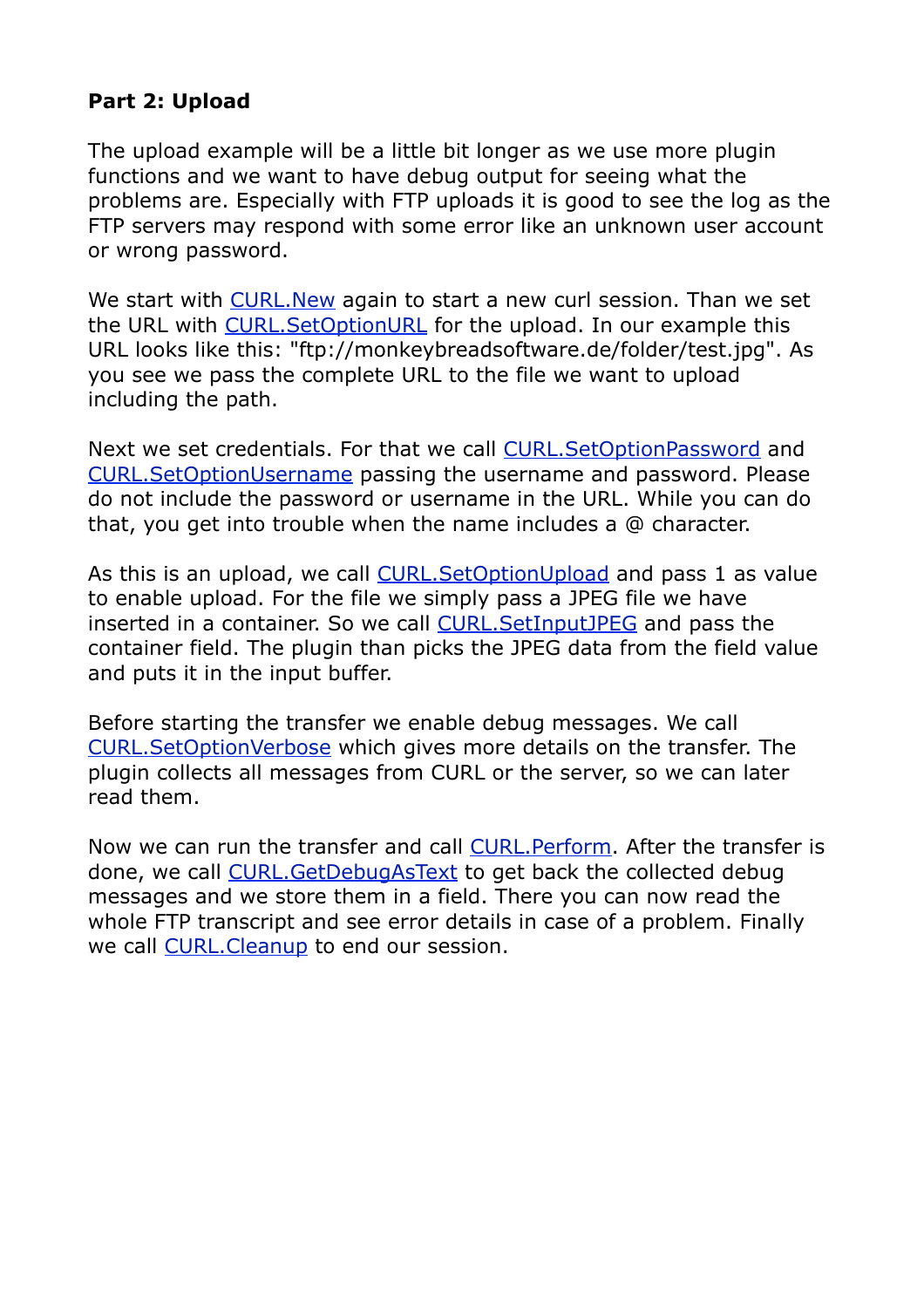## The complete script:

| all by category<br>View:                                       | Script Name: UploadJPEG<br>$\div$                                                                                                                                                                                      |
|----------------------------------------------------------------|------------------------------------------------------------------------------------------------------------------------------------------------------------------------------------------------------------------------|
| Control<br><b>Perform Script</b><br><b>Pause/Resume Script</b> | Set Variable [\$curl; Value:MBS("CURL.New")]<br>Set Variable [\$result; Value:MBS("CURL.SetOptionURL"; \$curl; CURL Test::URL & "hello.jpq")]<br>Set Variable [\$result: Value:MBS("CURL.SetOptionUpload": \$curl: 1)] |
| <b>Exit Script</b>                                             | Set Variable [\$result; Value:MBS("CURL.SetOptionPassword"; \$curl; CURL Test::Password)]                                                                                                                              |
| <b>Halt Script</b>                                             | Set Variable [\$result; Value:MBS("CURL.SetOptionUsername"; \$curl; CURL Test::Name)]                                                                                                                                  |
| If                                                             | Set Variable [\$result; Value:MBS("CURL.SetInputJPEG"; \$curl; CURL Test::Image)]                                                                                                                                      |
| <b>Fise If</b>                                                 | Set Variable [\$result; Value:MBS("CURL.SetOptionVerbose"; \$curl; 1)]                                                                                                                                                 |
| Else                                                           | Set Field [CURL Test::Result; MBS("CURL.Perform"; \$curl)]                                                                                                                                                             |
| End If                                                         | Set Field [CURL Test::debug; MBS("String.ReplaceNewline"; MBS("CURL.GetDebugAsText"; \$curl);1)]                                                                                                                       |
| Loop                                                           | Set Variable [\$result; Value:MBS("CURL.Cleanup"; \$curl)]                                                                                                                                                             |
| <b>Exit Loop If</b>                                            |                                                                                                                                                                                                                        |
| <b>End Loop</b>                                                |                                                                                                                                                                                                                        |
| <b>Allow User Abort</b>                                        |                                                                                                                                                                                                                        |
| <b>Set Error Capture</b>                                       |                                                                                                                                                                                                                        |
| <b>Set Variable</b>                                            | <b>Script Step Options</b>                                                                                                                                                                                             |
| <b>Install OnTimer Script</b>                                  |                                                                                                                                                                                                                        |
| <b>Navigation</b>                                              |                                                                                                                                                                                                                        |
| <b>Go to Lavout</b>                                            |                                                                                                                                                                                                                        |
| Go to Record/Request/Page                                      |                                                                                                                                                                                                                        |
| Go to Related Record                                           |                                                                                                                                                                                                                        |
| Go to Portal Row                                               |                                                                                                                                                                                                                        |
| <b>Show Compatibility</b>                                      | Enable<br><b>Duplicate</b><br>Clear                                                                                                                                                                                    |